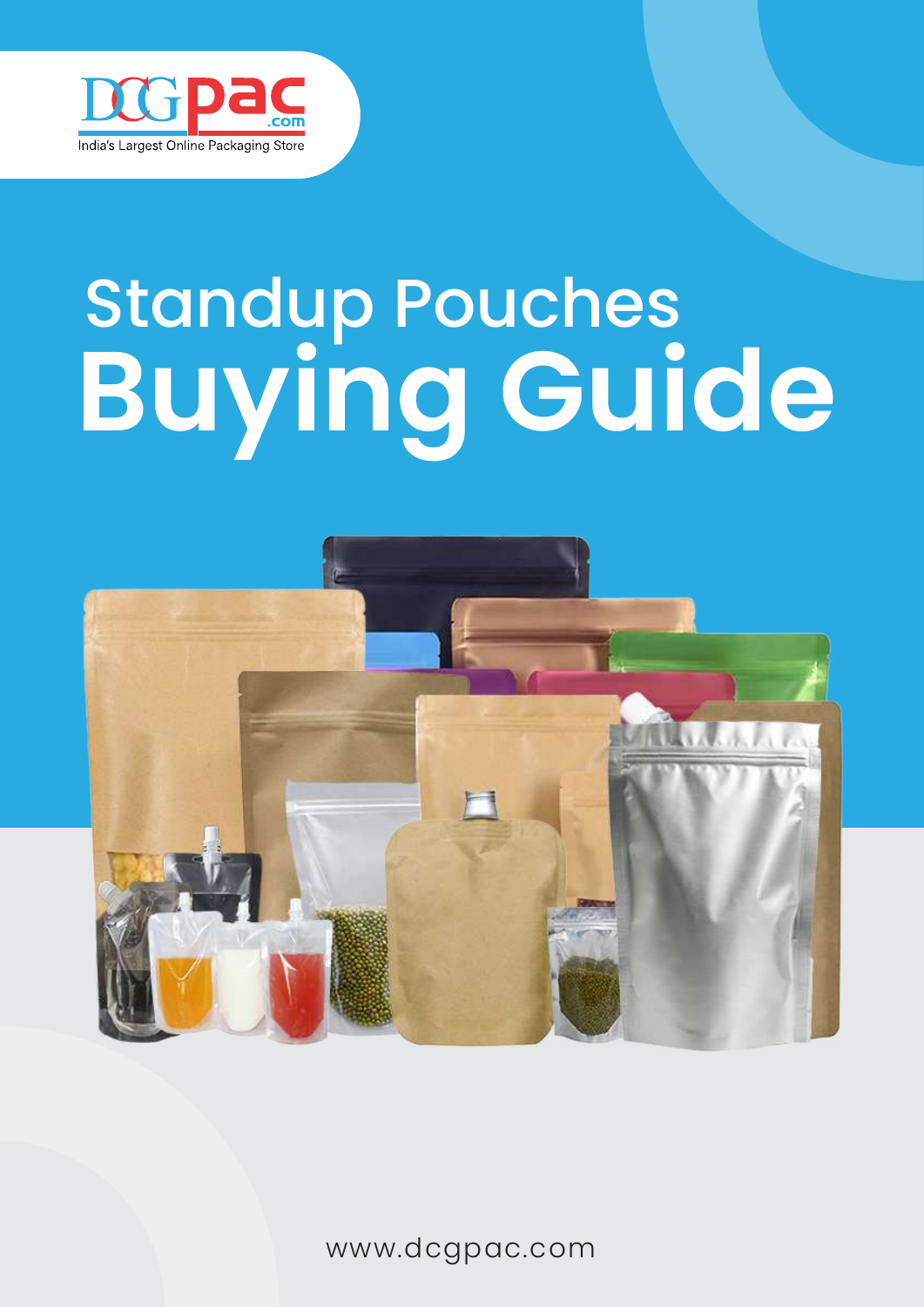### **Pouches Benefits & Specs**



Enviorment **Friendly** 

Bottom

 $\binom{3}{2}$ 

Gusset

 $\mathbb{N}$ Resealable Zipper

Cost

Reduction

Product Visibility

> Tear **Notch**

Layered

Multi

Leak Proof

### Advantages

- User Friendly
- High Convenience
- Cost Effective
- Space Convenience
- Strong Shelf Appeal
- Transport Advantages
- Best Alternate to Plastic Bottle

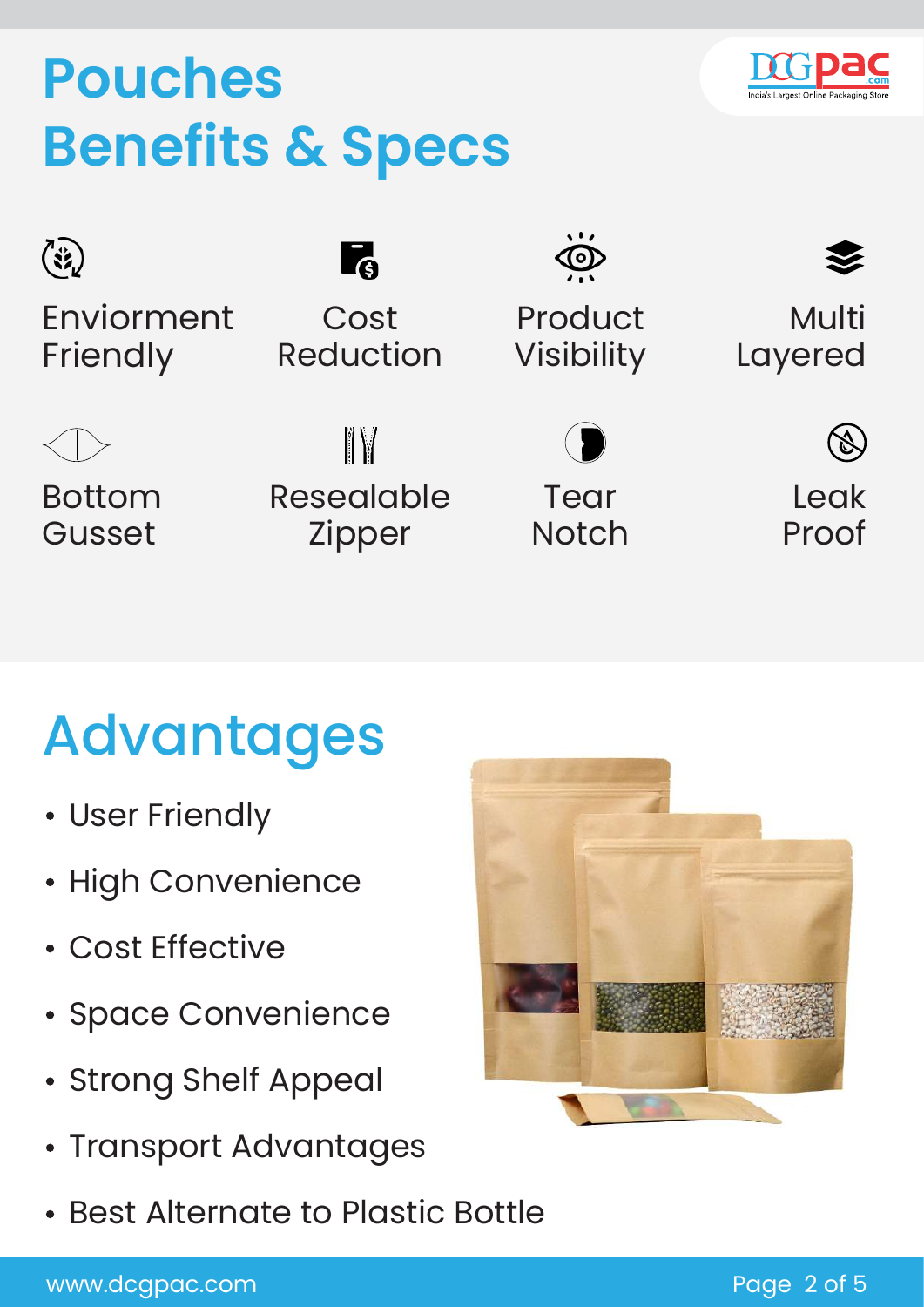## **Types of Standup Pouches**





#### **Transparent** Pouches

Thickness - 110microns Brand Name - DCG



#### Kraft, Kraft with **Window**

Thickness - 130microns Brand Name - DCG



#### Metalized Pouches

Thickness - 110microns Brand Name - DCG



#### Colored Pouches

Thickness - 100microns Brand Name - DCG



#### Colored with Window Pouches

Thickness - 100microns Brand Name - DCG



#### Spout 10mm Pouches

Thickness - 110microns Brand Name - DCG



#### Spout 21mm Pouches

Thickness - 110microns Brand Name - DCG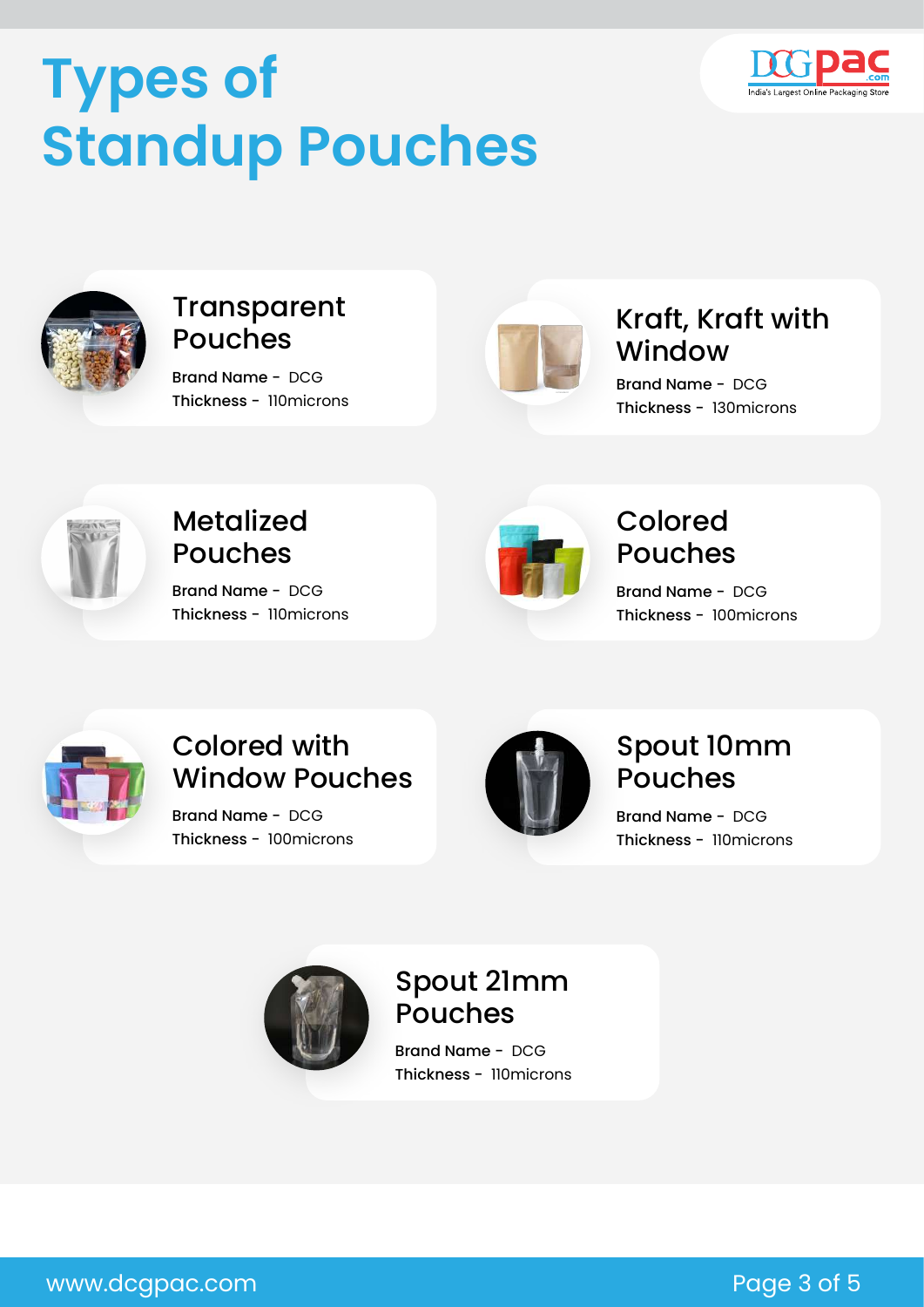### **Bag Guide**



### Measuring a Bag



Total Width